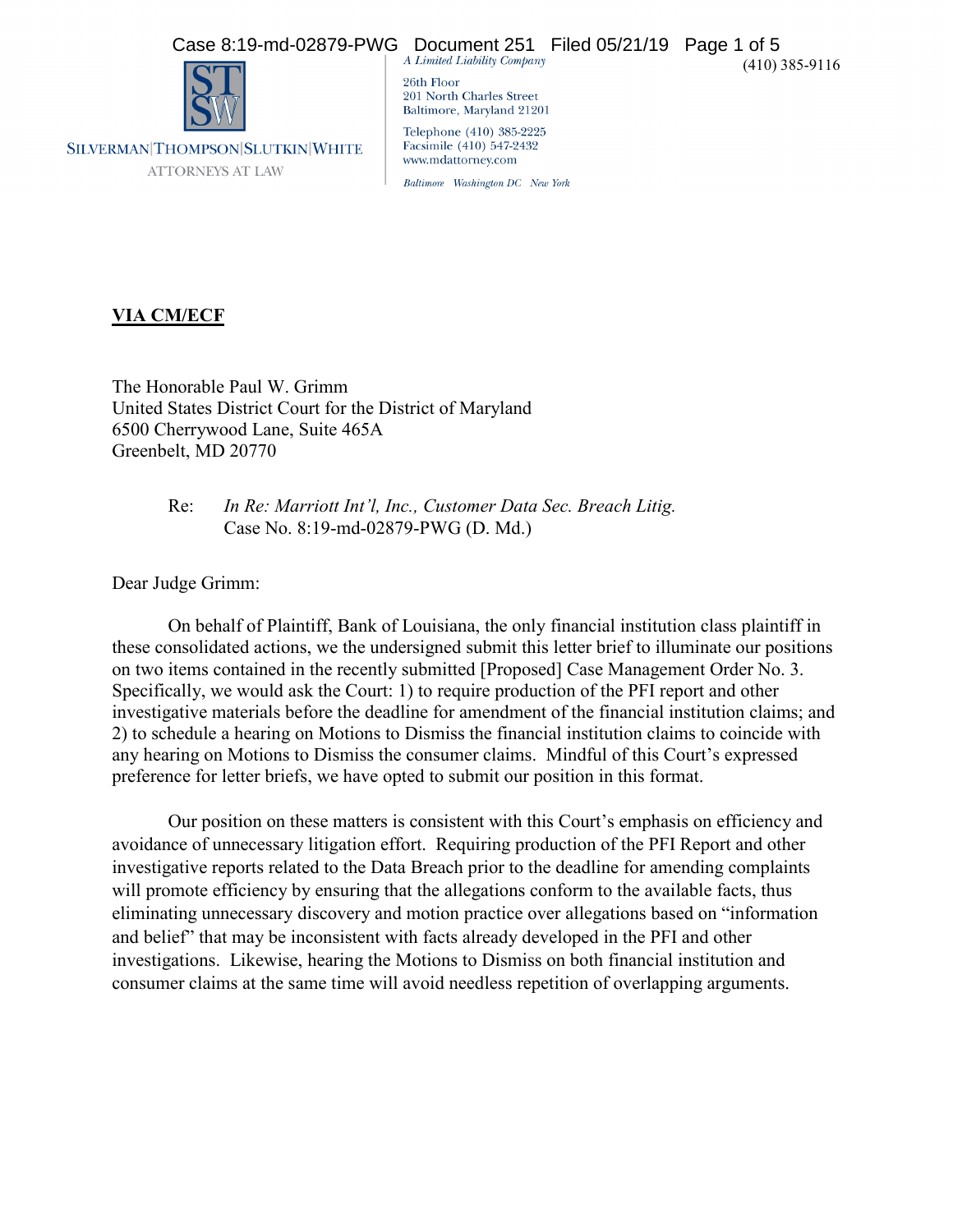Honorable Paul W. Grimm May 21, 2019 Page 2 Case 8:19-md-02879-PWG Document 251 Filed 05/21/19 Page 2 of 5

### Early Production of the Payment Card Industry Forensic Investigator (PFI) Report and Other Investigative Reports Related to the Data Breach

Early production of the PFI Report<sup>[1](#page-1-0)</sup>, other investigative reports, and all materials provided to government regulators investigating the Data Breach at issue by Marriott will greatly facilitate all parties' ability to frame the issues in the case for the Court. Bank of Louisiana requests that Marriott produce the PFI Report on June 3, 2019. In its letter to the Court of May 13, 2019, Marriott set forth its intended challenges to Bank of Louisiana's current Complaint. At the leadership hearing a few weeks ago, Bank of Louisiana announced its intent to amend the Complaint to provide Marriott and the Court with a more detailed and comprehensive lawsuit to address many of the issues raised in Marriott's challenge. The parties agree the Amended Complaint must be filed on or before June 28, 2019. However, Marriott proposes delaying the delivery of the PFI Report until July 3, 2019, even though the PFI Report (or similar reports) are known and immediately available to Marriott and likely will shape the allegations of any amended complaint. At the upcoming Court Conference on May 30, 2019, Bank of Louisiana will demonstrate that none of the challenges raised in Marriott's May 13, 2019 letter are sufficient to result in dismissal without an opportunity to amend. Since Bank of Louisiana will be amending its Complaint, it only makes sense to ensure that any amendments are informed by critical known information that is already obtainable from the PFI Report and other investigation materials.

All parties to this case will benefit from Bank of Louisiana's ability to present the Court with a more concrete description of the claims against Marriott. Early production of the PFI Report and similar reports will result in an Amended Complaint that most clearly squares the issues.

A brief description of the PFI report will demonstrate why obtaining the PFI Report before an amendment will streamline the allegations and focus the litigation. To be sure, if the PFI Report and other investigatory materials are produced *after* Bank of Louisiana's Amended Complaint is filed, Bank of Louisiana will likely request leave of Court to file a further Amended Complaint to conform its allegations against Marriott to available evidence – a very inefficient process, indeed.

When payment card data may be at risk, the card networks may require a retailer to hire a Payment Card Industry Forensic Investigator (PFI) to conduct a forensic examination. The PFI is required to submit a final PFI report containing its investigative findings to the card networks using a report template issued by the PCI Security Standards Council (SSC). Appendix A of the template requires the PFI to identify whether the retailer was compliant with all sub-

<span id="page-1-0"></span> <sup>1</sup> Plaintiff seeks for Marriott to produce the PFI Report and any other third-party or internal investigative reports related to the Data Breach. For efficiency, the letter explains the rationale for early production of the PFI Report. The same justification applies to any other similar reports.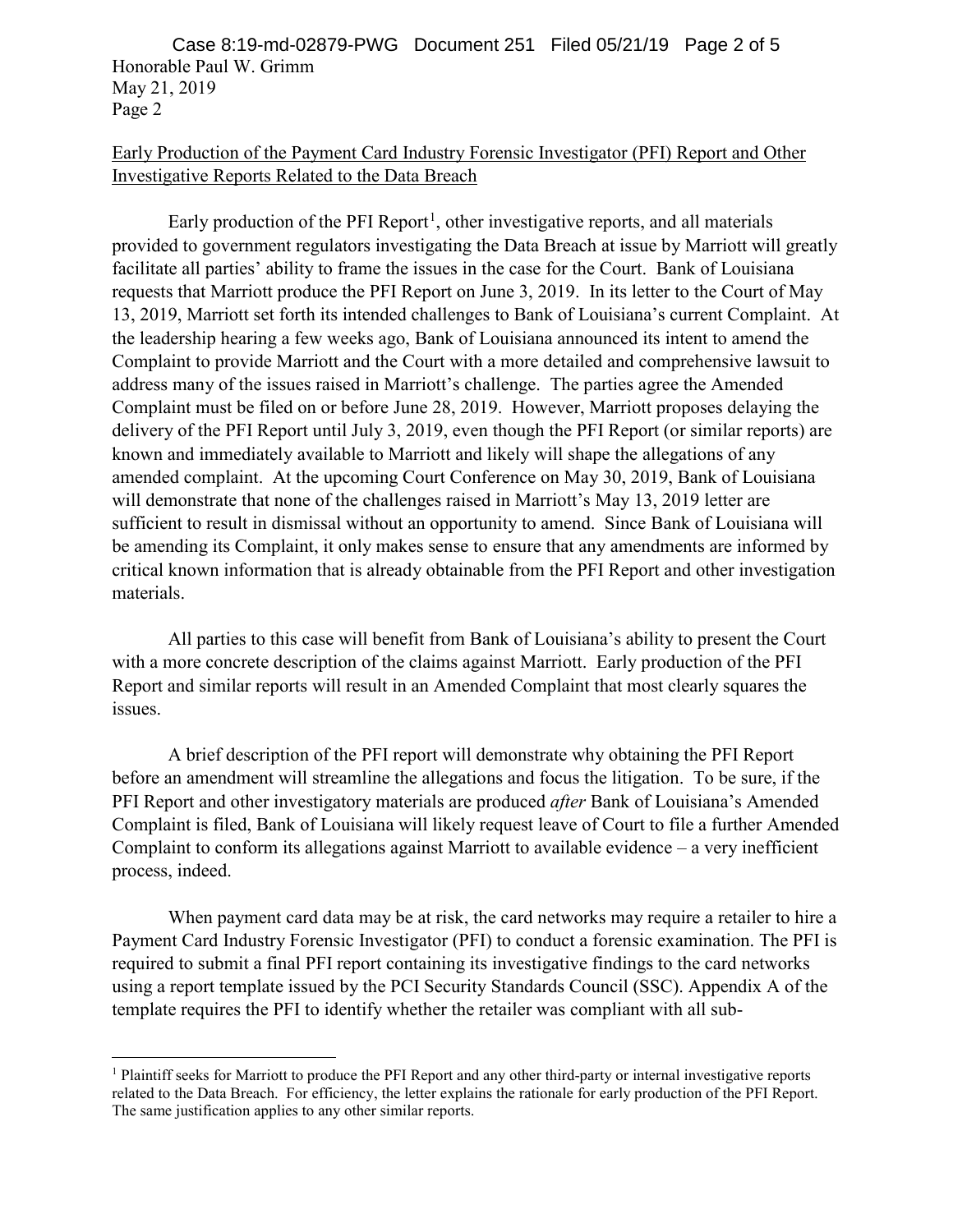Honorable Paul W. Grimm May 21, 2019 Page 3 Case 8:19-md-02879-PWG Document 251 Filed 05/21/19 Page 3 of 5

requirements of Payment Card Industry Data Security Standard ("PCI DSS") at the time of the incident and, if the retailer was not, identify whether the noncompliance caused or contributed to the breach. *See, e.g.*, Craig A. Hoffman, *2015 Baker Hostetler Incident Response Report Deeper Dive—Retailer Liability Arising from Stolen Payment Cards*, DAILY PRIVACY MONITOR (May 12, 2015), *available at* [https://www.dataprivacymonitor.com/data-breaches/2015-bakerhostetler](https://www.dataprivacymonitor.com/data-breaches/2015-bakerhostetler-incident-response-report-deeper-dive-retailer-liability-arising-from-stolen-payment-cards/)[incident-response-report-deeper-dive-retailer-liability-arising-from-stolen-payment-cards/](https://www.dataprivacymonitor.com/data-breaches/2015-bakerhostetler-incident-response-report-deeper-dive-retailer-liability-arising-from-stolen-payment-cards/) (last visited May 21, 2019).

In short, the PFI Report is an analysis of the depth and breadth of a retailer Data Breach, as here, performed by an independent firm. Unarguably, such reports are discoverable. Providing the PFI report to Bank of Louisiana prior to its filing of an Amended Complaint is logical. With the guidance of the information from the PFI Report, the Amended Complaint will contain the most cogent description of the Data Breach at issue with all necessary details for the Court to fully and fairly assess Bank of Louisiana's claims and examine any resulting Motion to Dismiss in the most transparent manner. To obtain the PFI Report long after the Amended Complaint is filed only increases the likelihood Plaintiff may be forced to seek leave to file a Second Amended Complaint – which is wasteful, unnecessary, and could create additional delay in the prosecution of the case.

To require Bank of Louisiana to submit an Amended Complaint without the benefit of having seen the PFI Report is to invite a game of "Twenty Questions," with Bank of Louisiana forced to make allegations based on "information and belief" as to topics which have been addressed, and quite possibly disposed of, in contemporaneous investigations by independent actors.

#### Production of Information Marriott Provided to Government Regulators

Plaintiff also seeks from Marriott all materials provided to government regulators investigating the Data Breach. The advantage of an early production of this information tracks the rationale for production of the PFI Report and similar investigative reports.

Marriott will not be burdened by having to comply with this request as the information has been previously gathered, vetted for privilege, and delivered to the appropriate regulatory body. A reproduction of the previously produced information is simple. The benefits of the early production of this information is profound. The Amended Complaint would be tailored to the precise circumstances of the Data Breach at issue and will be laser focused on the scope of the breach and the damage caused by it.

Any resistance by Marriott that such a production would be overbroad is exaggerated. The information sought is limited to any investigation of the Data Breach itself, which directly corresponds to the claims in this case. To the extent Marriott resists due to the "clone discovery" nature of Bank of Louisiana's request, courts routinely reject similar arguments, finding that when the same conduct is at issue there is no need to do a document-by-document analysis for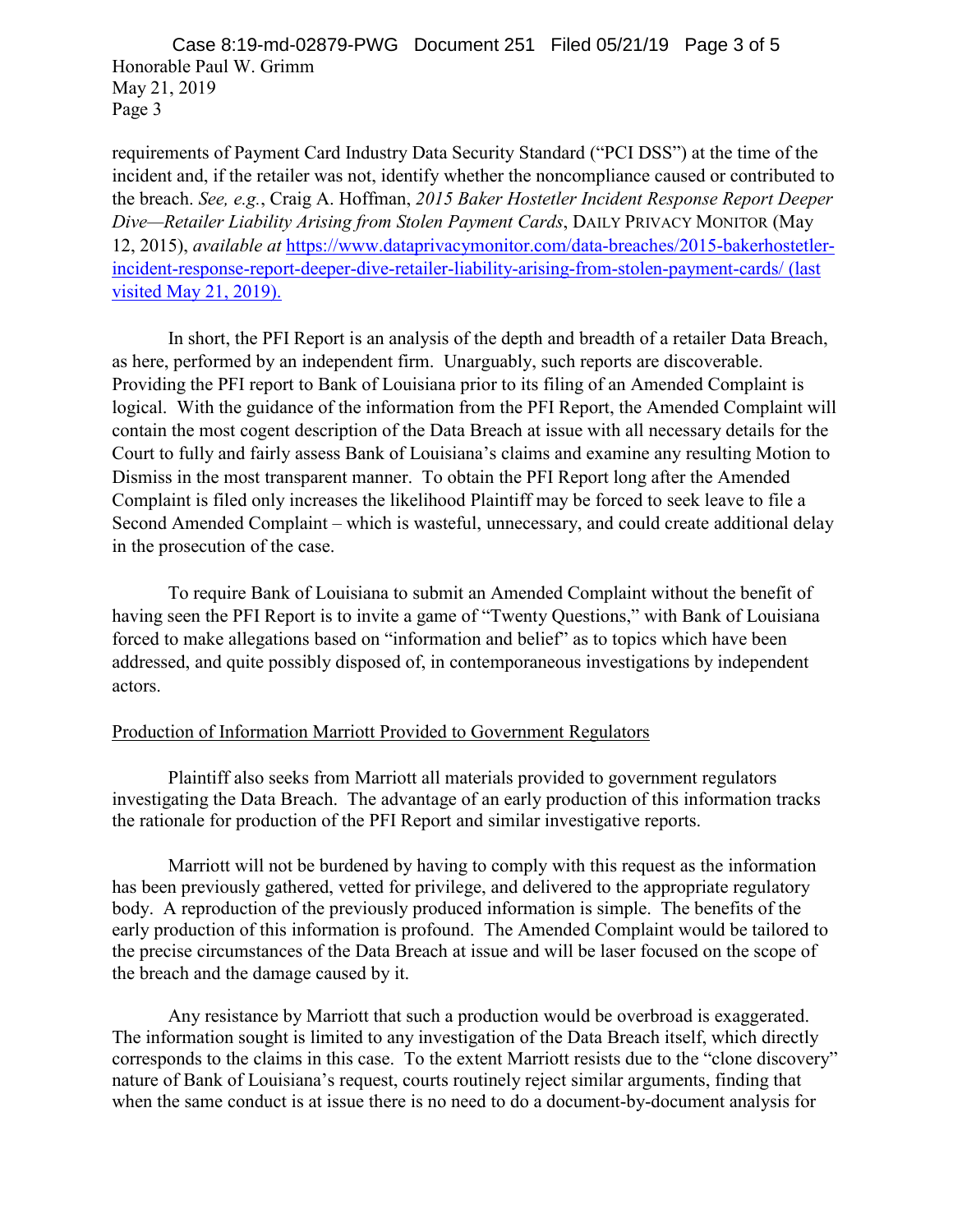Honorable Paul W. Grimm May 21, 2019 Page 4 Case 8:19-md-02879-PWG Document 251 Filed 05/21/19 Page 4 of 5

relevance or to see if it falls within a plaintiff's specific request. *See, e.g., Schneider v. Chipotle Mexican Grill, Inc.*, 2017 WL 1101799, at \*3-4 (N.D. Cal. Mar. 24, 2017); *In re Plastics Additives Antitrust Litig.*, 2004 WL2743591, at \*12-13 (E.D. Pa. Nov. 29, 2004); *In re Bank of America Corp. Sec., Derivative, & ERISA Litig.*, 2009 WL 4796169, at \*2-3 (S.D.N.Y. Nov. 16, 2009); *Singer v. Nicor, Inc.*, 2003 WL 22013905, at \*2 (N.D. Ill. Apr. 23, 2003); *Munoz v. PHH Corp.*, 2013 WL 684388, at \*4-6 (E.D. Cal. Feb. 22, 2013). The requested information is clearly discoverable, assuming just one of Bank of Louisiana's claims survives Marriott's challenge. Any delay in obtaining this information will only prolong the discovery stage of the litigation with no material benefit. To the contrary, the early production of this information will pay huge dividends in terms of efficiency when full discovery begins.

Additionally, early production of the PFI Report and other investigations will inform the negotiation of an ESI Protocol. The parties are to meet and confer in the first few weeks of June to submit an ESI Protocol to the Court by June 20, 2019. Bank of Louisiana currently lacks key information about the breach and its aftermath, Marriott's internal terminology, the identity of witnesses with relevant knowledge about the platforms implicated by the Data Breach, the way in which those people are organized, and how Marriott stores relevant information. Many, if not all, of those mysteries will be solved by the identified productions. The limited information and documents that Bank of Louisiana seeks through this early production is critical to identifying and negotiating search terms, custodians, and the other ESI issues that Proposed CMO # 3 contemplates. Without such information, Bank of Louisiana simply cannot adequately evaluate—and certainly cannot agree to—a list of search terms and custodians or other matters relating to an ESI Protocol.

Finally, Proposed CMO # 3 contemplates the parties serve Initial Document Requests on June 20, 2019 (Bank of Louisiana) or July 3, 2019 (Marriott's suggestion). Production of the PFI Report and governmental regulatory productions will allow Bank of Louisiana to formulate targeted discovery (with no significant burden on Marriott) and would undoubtedly help avoid the inefficiencies and headaches of discovery duplicative of earlier investigations. Under Marriott's proposal, the parties' Initial Document Requests will coincide with Marriott's delivery of the PFI Report. The resulting inefficiency of that approach is self-evident.

The parties have committed to an aggressive timetable for discovery and briefing. The early production of documents that (a) are unquestionably going to be produced in the case, and (b) bear precisely on the core issues in the case, is the most logical and efficient way to handle these issues.

#### Timing of Motion to Dismiss Hearing

In Proposed CMO # 3, Bank of Louisiana proposed conducting the hearing on Marriott's anticipated Motion to Dismiss on November 20, 2019 (or an earlier date that would be convenient for the Court). Notably, Bank of Louisiana proposes the hearing coincide with a hearing on any Motion to Dismiss the Consumer Track claims. In contrast, Marriott proposes a hearing on the Financial Institution Track on October 4, 2019 and proposes November 8, 2019 for the Consumer Track. The efficient presentation of the legal issues, and the corresponding